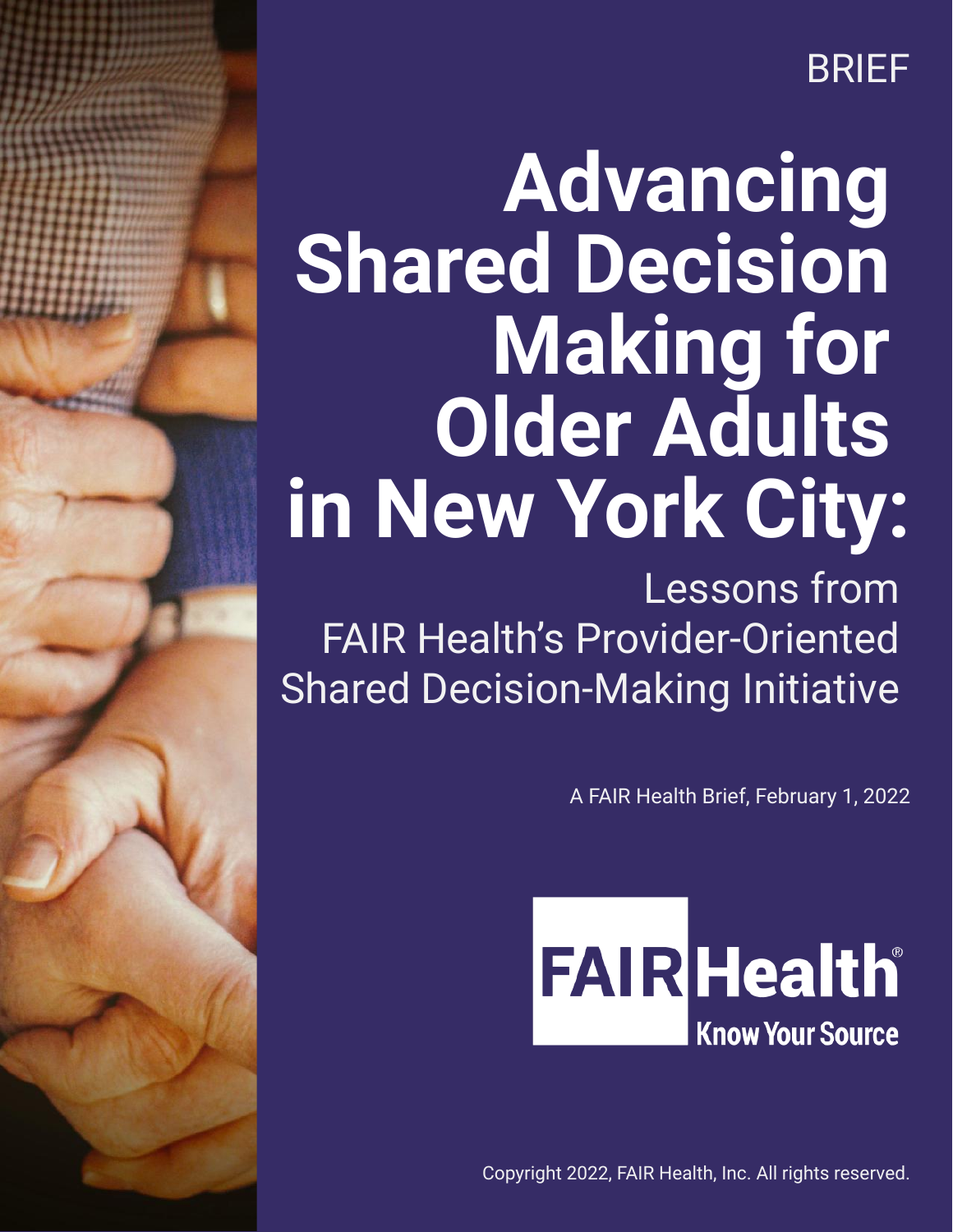### **Summary**

Shared decision making (SDM) involves patient-clinician communication to decide on tests, treatment and care based on clinical evidence, balancing risks and outcomes with patient and caregiver preferences and values.<sup>1</sup> SDM shows promise for engaging patients in their healthcare decisions and promoting communication with, and trust in, physicians. Generally involving evidencebased strategies and decision aids (DAs), SDM has been associated with lower medical costs, and fewer preference-sensitive procedures and hospital admissions.<sup>2</sup> Incorporating patients' values and preferences into discussions of care through SDM is particularly important for older adults, whose priorities often differ from those of younger patients and may be overlooked by physicians.<sup>3</sup> Indeed, results from a qualitative study suggested that older adults prefer an active role in the decisionmaking process to ensure their opinions are heard.<sup>4</sup>



<sup>1</sup> "Shared Decision Making," National Learning Consortium, December 2013.

² David Veroff, Amy Marr and David E. Wennberg, "Enhanced Support for Shared Decision Making Reduced Costs of Care for Patients with Preference-Sensitive Conditions," Health Affairs 32, no. 2 (February 2013), [https://doi.org/10.1377/hlthaff.2011.0941.](https://www.healthaffairs.org/doi/10.1377/hlthaff.2011.0941)

<sup>3</sup> Judith Graham, "The Talk Seniors Need To Have with Doctors Before Surgery," Kaiser Health News, August 1, 2019, <https://khn.org/news/the-talk-seniors-need-to-have-with-doctors-before-surgery/>.

<sup>4</sup> Winne C. Chi et al., "Multimorbidity and Decision-Making Preferences among Older Adults," Annals of Family Medicine 15, no. 6 (November 2017): 546-552, [https://doi.org/10.1370/afm.2106](https://www.annfammed.org/content/15/6/546).

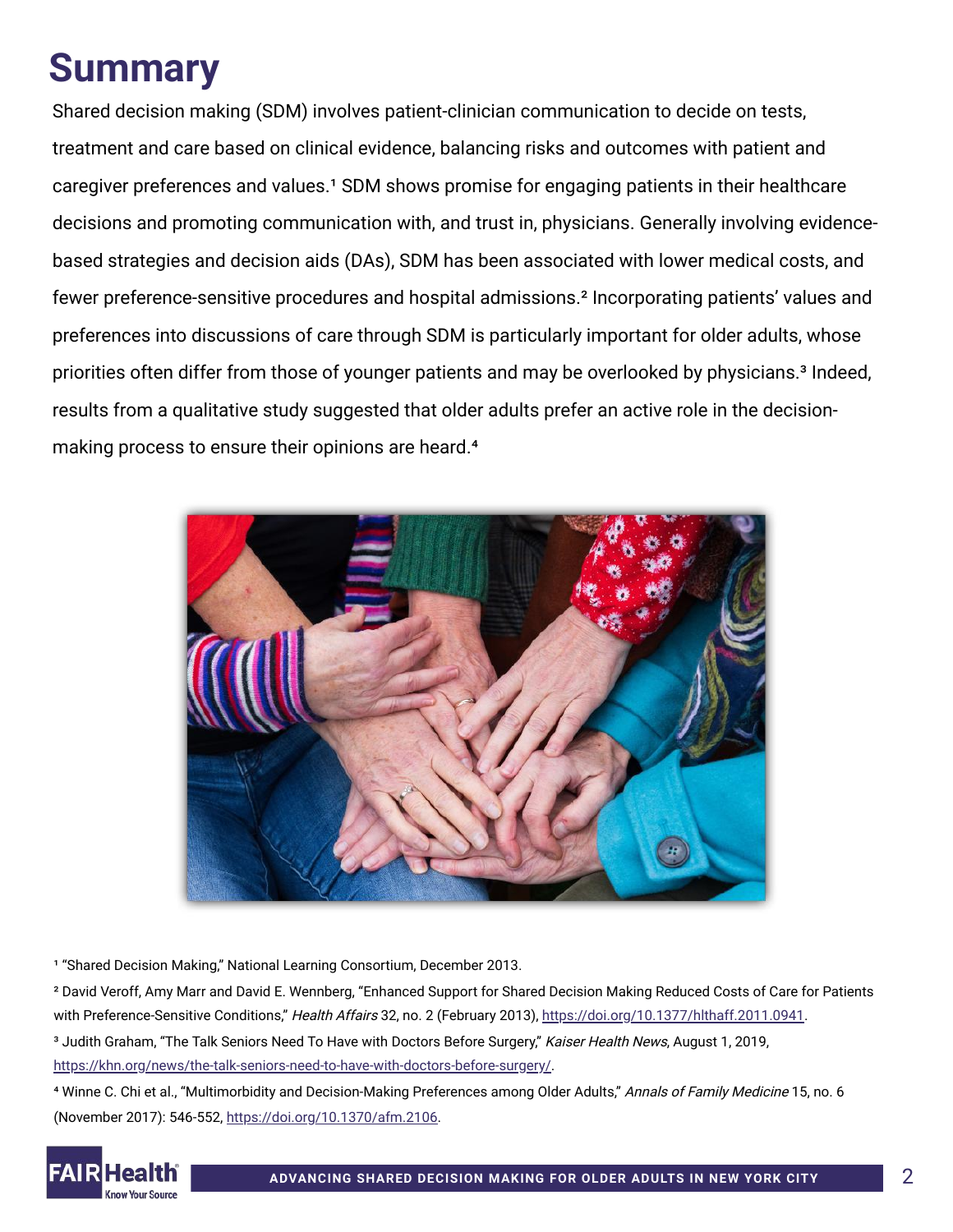#### **Summary**

Although there is ample evidence of SDM's value, its adoption has been limited. FAIR Health recognized that an effective way to advance SDM as a critical component of healthcare decision making for older adults was to focus on educating healthcare providers (e.g., physicians, nurse practitioners, social workers and home health professionals) about SDM. In June 2020, the Board of Directors at The Fan Fox & Leslie R. Samuels Foundation (Samuels Foundation) awarded a grant to FAIR Health to develop and disseminate a curriculum on SDM to providers and clinicians in New York City who serve older adults facing critical palliative care decisions. In April 2021, following an initial phase of research and development, FAIR Health officially announced the launch of FAIR Health's free provider-oriented platform, **[fairhealthprovider.org](https://www.fairhealthprovider.org/)** (FAIR Health Provider). Through this platform, providers (e.g., physicians, nurse practitioners, social workers and home health professionals) and clinicians can access educational content that guides providers in having patient-provider discussions, as well as in the use of SDM tools that outline various treatment possibilities and associated costs.

In this brief, FAIR Health presents salient program learnings that can help inform current and future SDM initiatives, whether focused on older adults or other patient populations. Among the key lessons learned:

- **Acceptability and Utility of SDM Educational Content and Resources on FAIR Health Provider.** Based on qualitative insights and quantitative results we collected, providers deemed the website acceptable and useful for facilitating SDM with older adults.
- **Provider Awareness and Buy-In.** The project evaluation indicated provider interest in utilizing SDM for older adult care.
- **Key Challenges Confronting Providers concerning SDM.** Notwithstanding providers' keen interest in SDM, challenges remain in the uptake of SDM due to time constraints and access to clinical and educational resources.

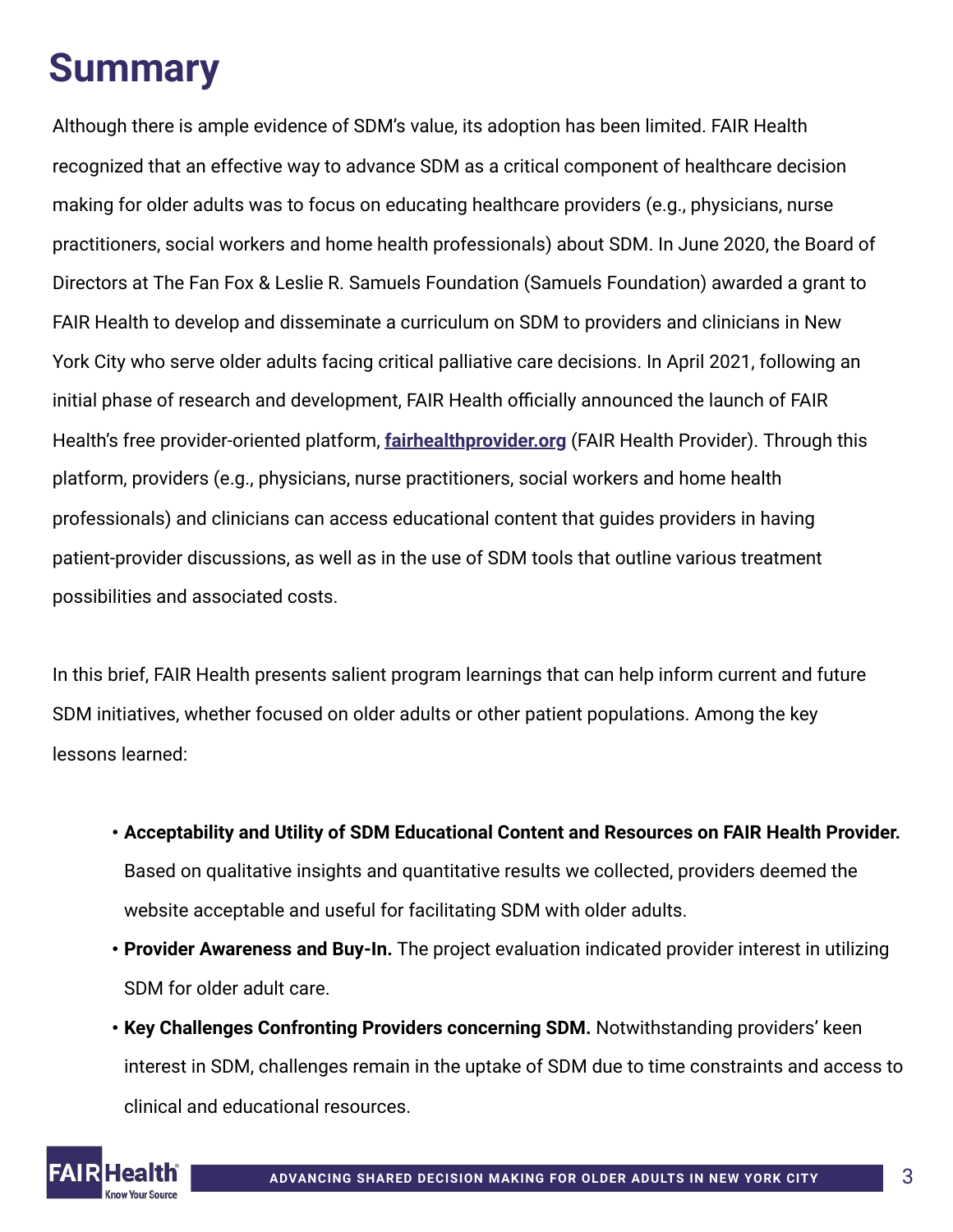### **Background**

SDM shows promise for reducing unnecessary spending<sup>5</sup> and healthcare costs,<sup>6</sup> and for improving decision making without an adverse effect on clinical outcomes.<sup>7</sup> It has been found to be particularly effective in scenarios involving preference-sensitive conditions (those for which the clinical evidence does not clearly support one treatment option and the appropriate course of treatment depends on the values or preferences of the patient) and patients with serious illnesses facing palliative care decisions. Using DAs during the decision-making process allows patients to compare two to three clinical options at once and choose the care they prefer. To date, most DAs have not included cost information alongside the clinical options provided.

In March 2020, FAIR Health launched a set of DAs that integrate cost information with clinical information⁸ for three specific palliative care scenarios on the **[FAIR Health Consumer](https://www.fairhealthconsumer.org/shared-decision-making)** website: kidney dialysis, breathing assistance and nutritional assistance. The groundbreaking project, funded generously by The New York Community Trust, involved a shared decision-making expert at Dartmouth College's Institute for Health Policy and Clinical Practice and an expert in palliative care.<sup>9</sup>



<sup>5</sup> Emily Oshima Lee and Ezekiel J. Emanuel, "Shared Decision Making to Improve Care and Reduce Costs," New England Journal of Medicine 368 (January 2013): 6-8, [https://doi.org/10.1056/NEJMp1209500.](https://www.nejm.org/doi/10.1056/NEJMp1209500)

⁶ David Arterburn et al., "Introducing Decision Aids at Group Health Was Linked to Sharply Lower Hip and Knee Surgery Rates and Costs," Health Affairs 31, no. 9 (September 2012): 2094-2104, [https://doi.org/10.1377/hlthaff.2011.0686](https://www.healthaffairs.org/doi/10.1377/hlthaff.2011.0686).

<sup>7</sup> Megan E. Branda et al., "Shared Decision Making for Patients with Type 2 Diabetes: A Randomized Trial in Primary Care," BMC Health Services Research 13, no. 301 (August 2013): [https://doi.org/10.1186/1472-6963-13-301](https://bmchealthservres.biomedcentral.com/articles/10.1186/1472-6963-13-301).

⁸ FAIR Health licensed Option Grid™ patient decision aids, which feature clinical information, from EBSCO.

⁹ We thank Professor Glyn Elwyn and Dr. Diane Meier for their involvement in this project.

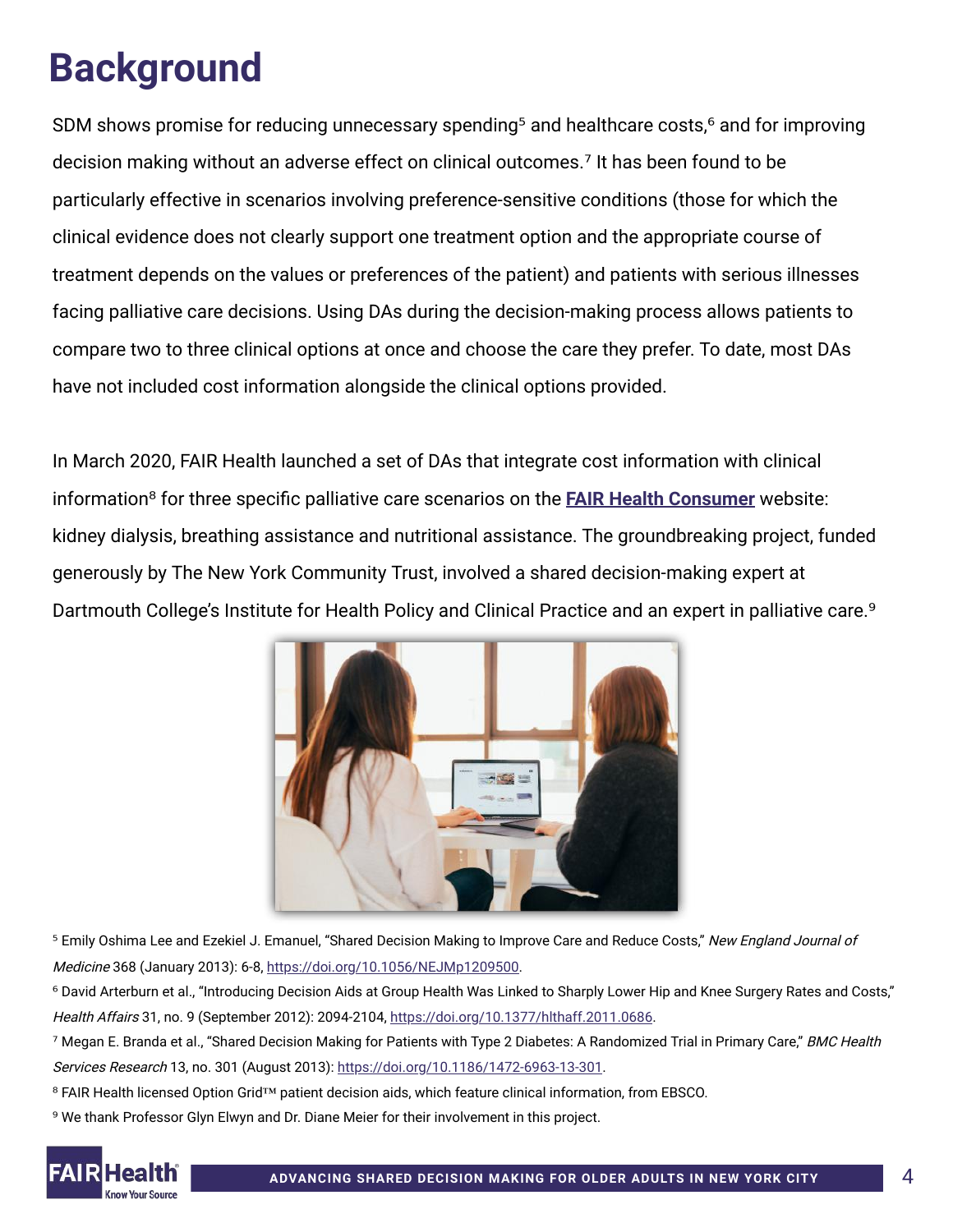### **Background**

Since its launch, the SDM section on the consumer website has received more than 70,000 unique visitors nationwide, indicating a strong appetite for such tools. The evaluation data from this initiative made it evident that the decision-making process was simplified by FAIR Health's SDM tools, and that the cost information was particularly helpful. The program evaluation, highlighted in this **[brief](https://s3.amazonaws.com/media2.fairhealth.org/brief/asset/Cost%20Information%20Enhances%20Shared%20Decision%20Making-Lessons%20from%20FAIR%20Healths%20Shared%20Decision-Making%20Initiative-A%20FAIR%20Health%20Brief.pdf)**, also underscored that providers are an important conduit for promoting SDM. However, despite some awareness of SDM as an approach to clinical practice, the idea did not appear to be very familiar among palliative care providers.

SDM's limited adoption among providers may be due to time constraints during clinical encounters, lack of physician training and the absence of consensus regarding what SDM should comprise.<sup>10</sup> Beliefs among physicians regarding SDM, such as that the process is too demanding and timeconsuming,<sup>11,12</sup> also may impede SDM adoption. Studies have shown that dispelling these beliefs through physician-centered training results in increased adoption of SDM.<sup>13</sup>



<sup>10</sup> Fiona Ryan and Susan Cunningham, "Shared Decision Making in Healthcare," Royal College of Surgeons of England 5, no. 3 (July 2014): 124-127, [https://doi.org/10.1308/204268514X14017784505970](https://publishing.rcseng.ac.uk/doi/10.1308/204268514X14017784505970).

<sup>11</sup> France Légaré and Philippe Thompson-Leduc, "Twelve Myths about Shared Decision Making," Patient Education and Counseling 96 (2014): 281-286, [https://doi.org/10.1016/j.pec.2014.06.014](https://www.sciencedirect.com/science/article/pii/S0738399114002699?via=ihub).

<sup>12</sup> France Légaré and Holly O. Witteman, "Shared Decision Making: Examining Key Elements and Barriers to Adoption into Routine Clinical Practice," Health Affairs 32, no. 2 (February 2013): [https://doi.org/10.1377/hlthaff.2012.1078](https://www.healthaffairs.org/doi/10.1377/hlthaff.2012.1078).

<sup>13</sup> Légaré and Witteman, "Shared Decision Making."

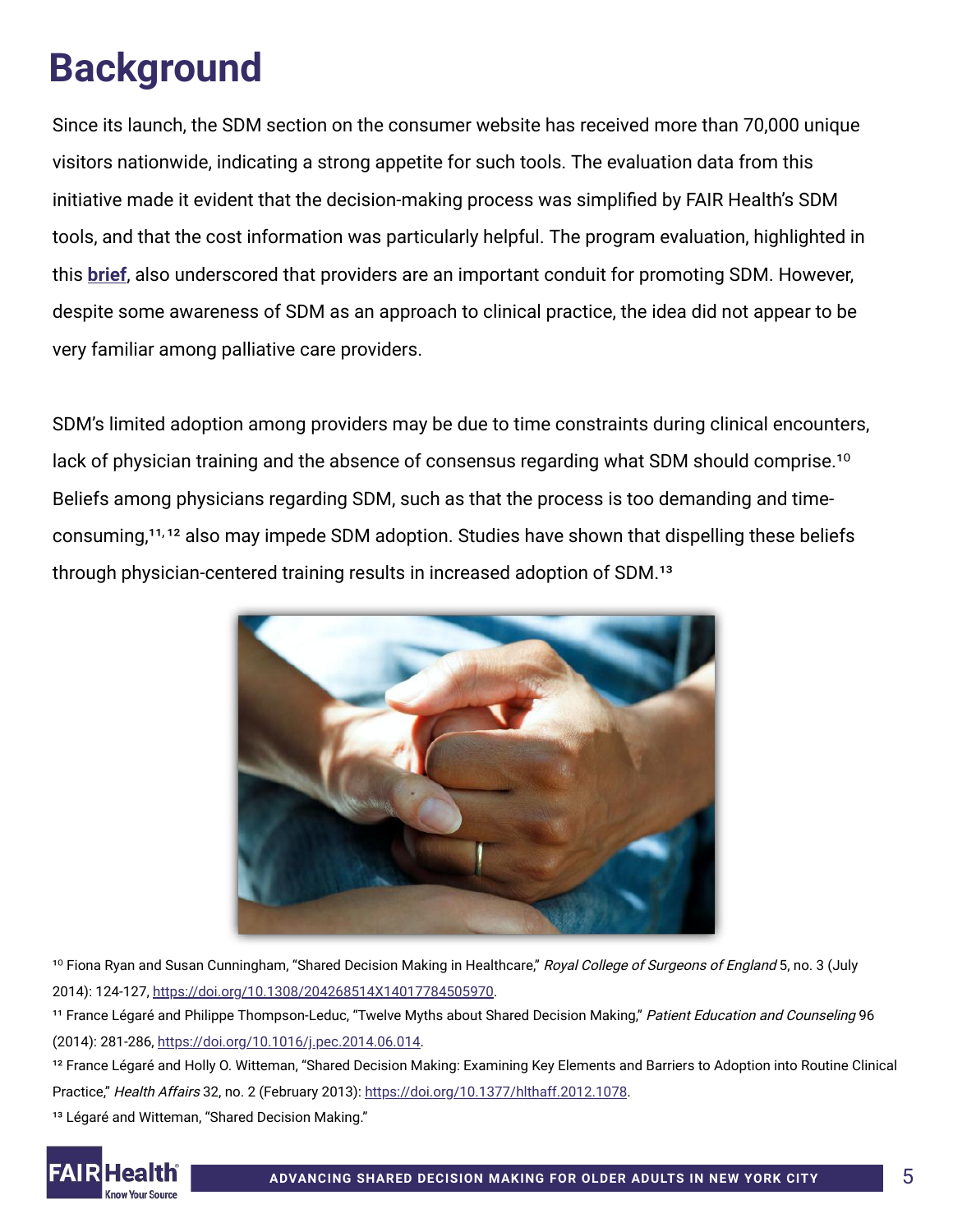### **The FAIR Health Provider SDM Initiative**

To address SDM's limited adoption among providers, FAIR Health built on its existing efforts to bring SDM to consumers by focusing on educating providers who serve older adults in New York City about SDM. The 18-month initiative, generously supported by the Samuels Foundation, aimed to enhance general knowledge of how providers can incorporate SDM into their clinical practice by developing a web-based curriculum and training materials, housed on a provider-oriented website, **[FAIR Health Provider](https://www.fairhealthprovider.org/)**. The website instructs physicians and other healthcare providers in the use of DAs to support patients in considering both the clinical and cost-related aspects of their healthcare decisions.

FAIR Health recognized that the increased adoption of SDM through provider-oriented training may help improve care for older adults, as well as support family caregivers by stimulating greater patient and caregiver engagement in the decision-making process. We decided to offer this provideroriented education through a free, user-friendly website to provide healthcare providers with quick access to information and SDM-related tools and resources. To assure the site's appeal to providers, we conducted a beta test prelaunch, in which we solicited feedback on the site from a range of healthcare providers, including a hospital-based palliative care nurse, a hospital-based palliative care physician and the head of a palliative care advocacy group, among others. The feedback was then utilized to make enhancements to the site prior to the formal launch.



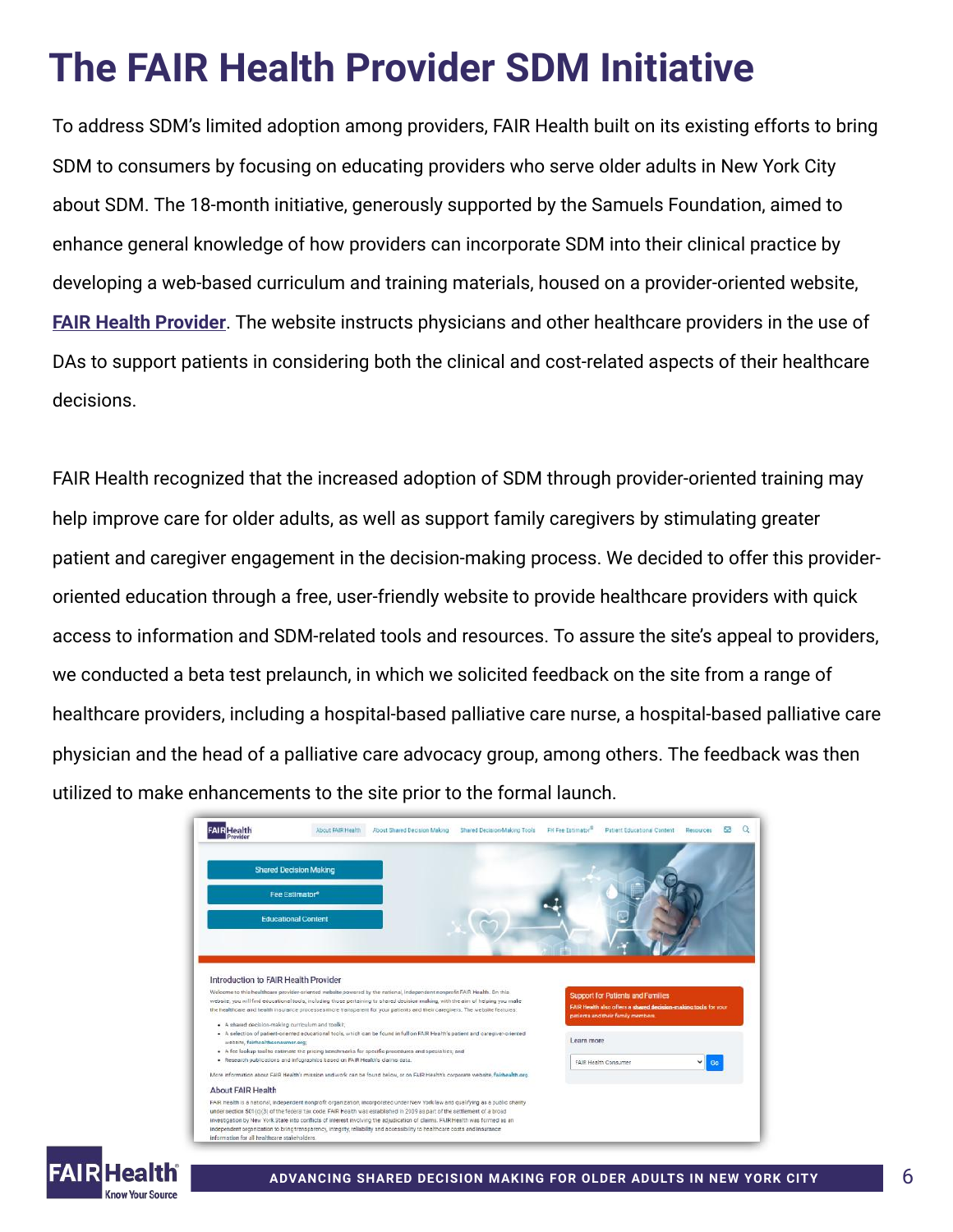### **The FAIR Health Provider SDM Initiative**

After the April 2021 official launch of the FAIR Health Provider site, we embarked on a robust dissemination campaign to raise providers' awareness of its content and tools. This campaign consisted of targeted email outreach to providers, Facebook ads and press circulation—reaching tens of millions of individuals—in outlets including Crain's Health Pulse, News Medical Life Sciences and BadCredit.org. FAIR Health also conducted dedicated email outreach to 300 associations and organizations nationwide, including:

- Palliative care and aging associations and organizations;
- Leading medical and public health schools;
- Top hospitals for geriatrics;
- Philanthropic organizations and agencies dedicated to health and aging;
- Nursing homes; and
- State health departments and offices.

In the following months, FAIR Health conducted quantitative and qualitative evaluations to assess the utility and value of the SDM tools and instructional materials to patients and providers. The results of the mixed methods evaluation are described below.

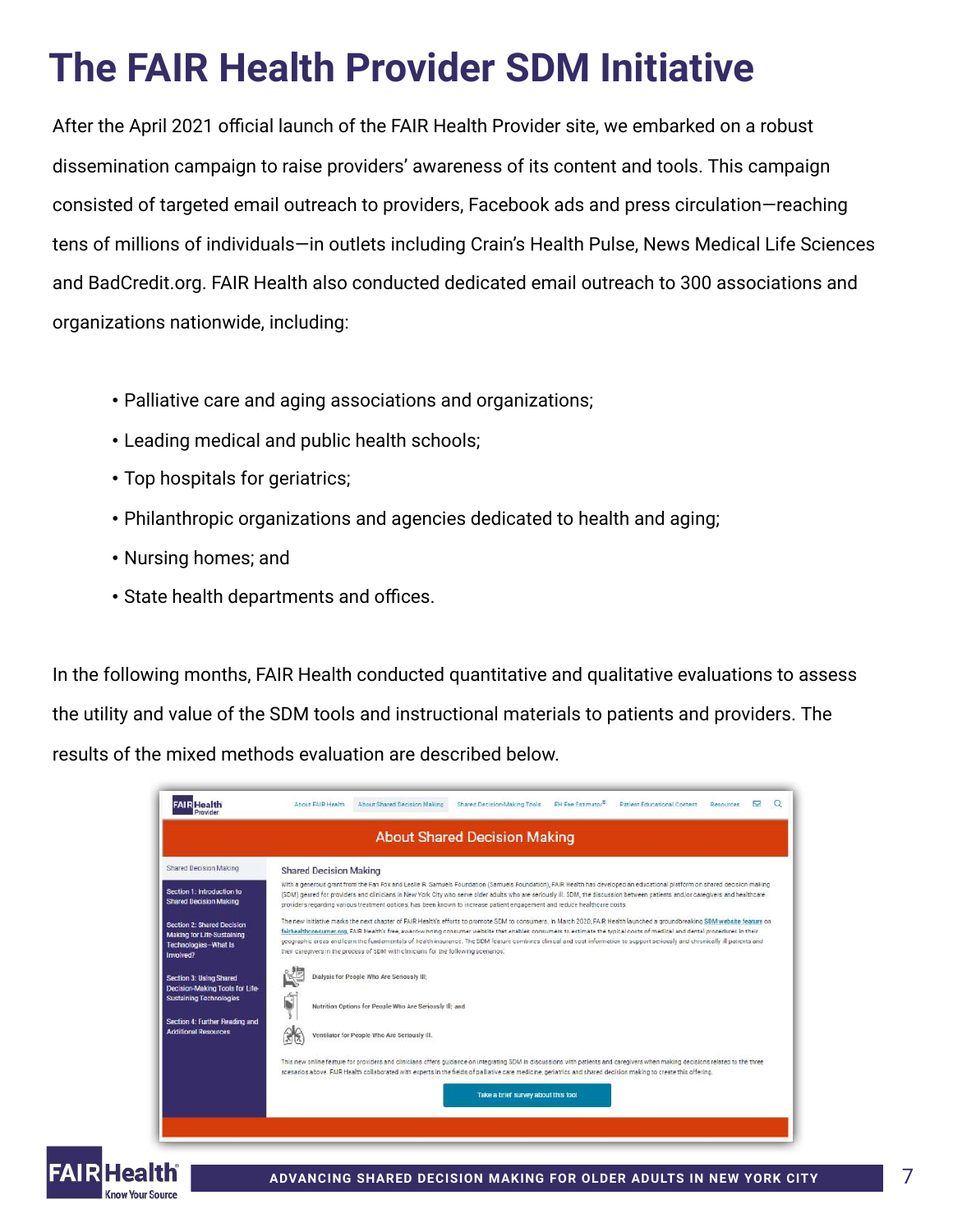FAIR Health's program evaluation offered a unique opportunity to learn about the impact of the SDM resources on the FAIR Health Provider site and to better understand points in the decision-making process where the resources would be most helpful. We collected qualitative and quantitative data over several months. Qualitative methods included informal interviews/discussions with providers and questionnaires with "free text" boxes to encourage feedback from those with limited time. Quantitative methods included calculating usage analytics on social media (e.g., Facebook, Twitter), tracking website visits using digital platforms and receiving feedback from surveys.

#### **Acceptability and Utility of SDM Educational Content and Resources on FAIR Health Provider**

The acceptability and utility of the FAIR Health Provider SDM section as a resource for providers and caregivers was highlighted by the qualitative and quantitative data we collected over the program period. Responses to the FAIR Health Provider survey revealed that, of the content available on the site, providers found the most useful sections to be the **[SDM toolkit](https://www.fairhealthprovider.org/download/sdm_pdf1.pdf)**, **[patient resources](https://www.fairhealthprovider.org/resource-library)**, **[decision tools](https://www.fairhealthprovider.org/about-shared-decision-tools)** and **[information about SDM](https://www.fairhealthprovider.org/about-shared-decision-making)**. Providers reported that this content was valuable, or would be valuable, in a clinical setting with older adults and their caregivers. In fact, nearly 87 percent of provider survey respondents noted that the site's SDM content was "useful" or "very useful," and close to 79 percent reported that they will "likely" or "very likely" engage in SDM after visiting the site. Providers' qualitative feedback—such as the increased need to discuss cost information with patients during appointments, and that FAIR Health Provider would be a great way to facilitate those discussions—reinforced quantitative findings.

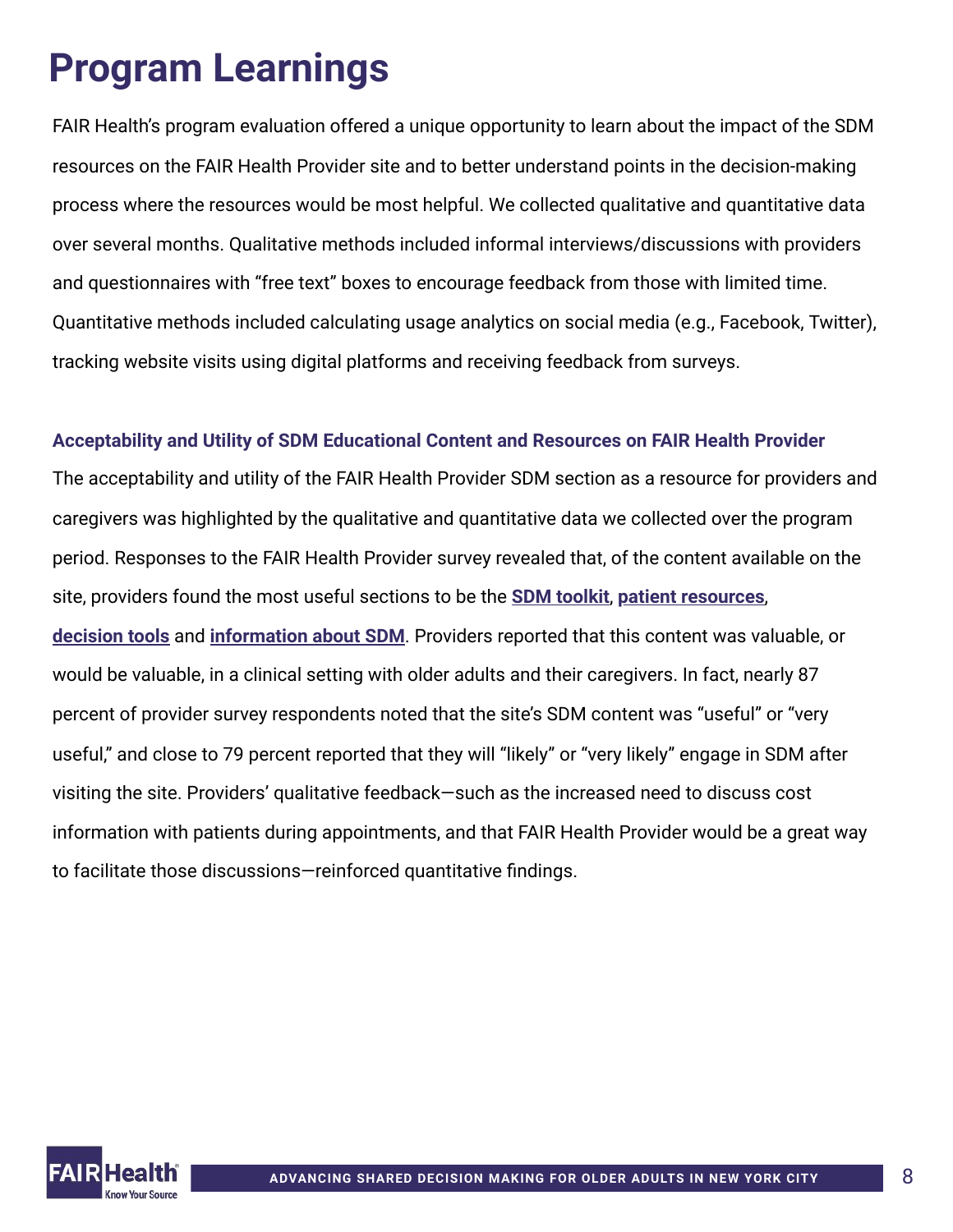Though understanding the long-term impact of the educational content and tools on FAIR Health Provider about older patient care will require more time, the evaluation findings pointed to the continued acceptability and perceived utility of the DAs and ancillary resources to consumers. Additional visits to the FAIR Health Consumer SDM feature and responses received on the DAspecific surveys further suggest consumer interest in SDM tools for scenarios relevant to serious illnesses.

#### **Cost Information**

Comments from the FAIR Health Provider survey uncovered providers' perceptions of the utility of the cost information on the DAs. One provider, for example, observed: "I think the cost information in particular is useful. The other information wasn't as new to me." Another provider comment in response to what would be most helpful on the site was: "The cost of specific interventions (not easy information to find, even as a clinician)." A smaller portion of provider respondents who used the DAs noted that they discussed the cost portion of the DAs with patients.

The qualitative data collected from providers' and consumers' survey responses illuminate the utility of the cost information in the DAs and underscore the need for cost information in SDM discussions that concern individual preferences and situations with older patients and caregivers.

I think the cost information in particular is useful.  $\overline{\mathcal{C}}$ "<br>"<br>"

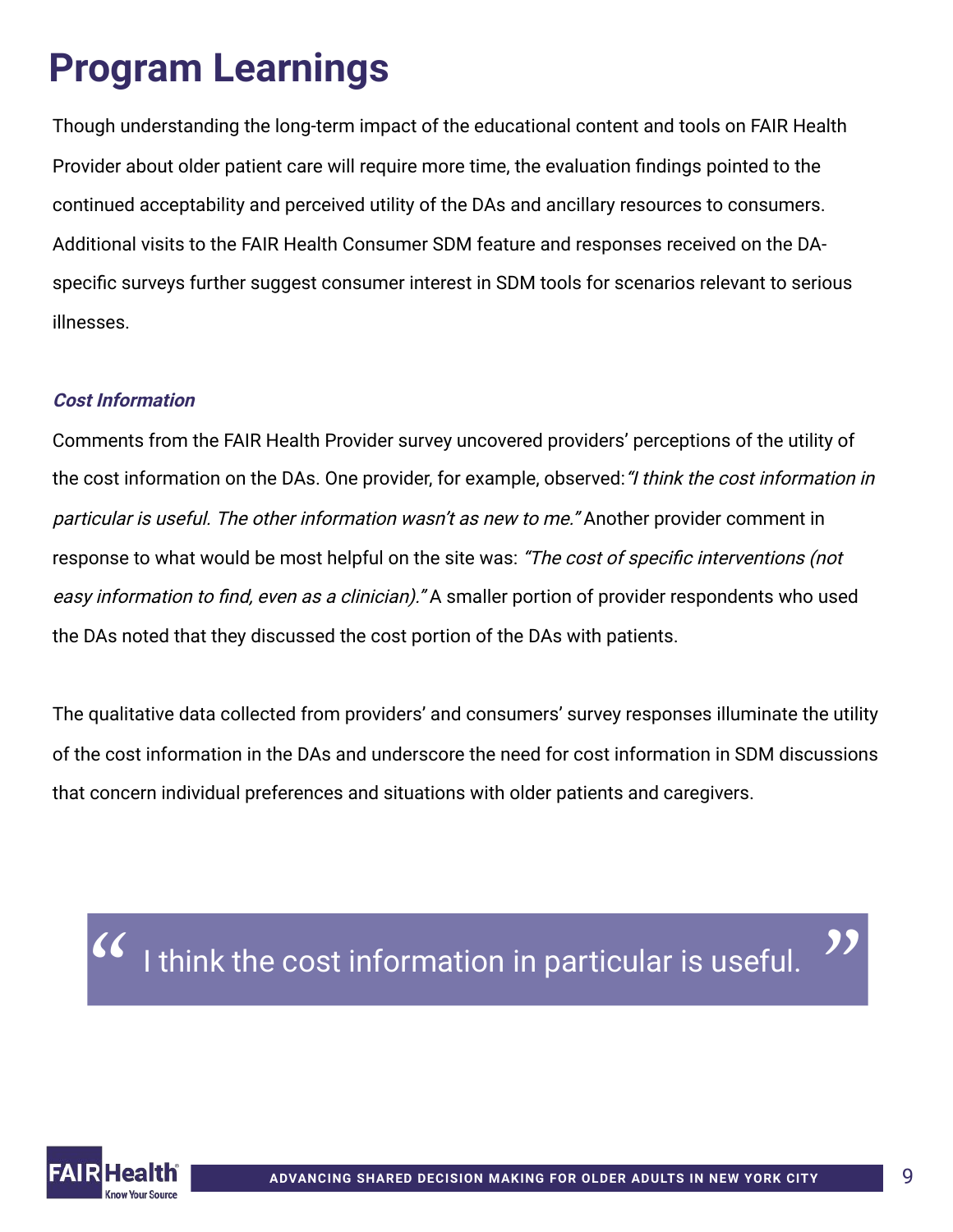#### **Provider Awareness and Buy-In: A Critical Pathway for Greater Adoption of SDM**

FAIR Health's 2020 **[brief](https://s3.amazonaws.com/media2.fairhealth.org/brief/asset/Cost%20Information%20Enhances%20Shared%20Decision%20Making-Lessons%20from%20FAIR%20Healths%20Shared%20Decision-Making%20Initiative-A%20FAIR%20Health%20Brief.pdf)** on lessons learned from a consumer-facing SDM initiative noted that provider acceptability of SDM tools was a critical pathway for promoting SDM, and that clinicians welcomed the guidance of SDM tools when having difficult discussions. Early results pointed to the acceptability of DAs among consumers; nevertheless, providers were deemed an important conduit for advancing SDM. The findings from this initiative's evaluation reinforced those earlier observations.

Notably, a portion of the providers who responded to the survey had been aware of and conducted SDM discussions. The increased adoption of SDM through provider-oriented training may help improve care for older adults and support familial and nonfamilial caregivers/care partners by stimulating greater patient and caregiver/care partner engagement in the healthcare decisionmaking process. While the evaluation demonstrated real-world challenges that providers face in conducting SDM (e.g., time constraints, need for resources), it also revealed provider interest and concomitant consumer interest in opening the door to SDM pertaining to older adult care. The evaluation underscored that offering easily accessible information and tools (e.g., DAs, checklists and toolkits) that support SDM discussions can be helpful. In addition, another critical avenue for improving SDM uptake among providers may involve dedicated reimbursement for conducting such discussions.<sup>14</sup>

14 Glyn Elwyn et al., "Many Miles to Go ...": A Systematic Review of the Implementation of Patient Decision Support Interventions into Routine Clinical Practice," BMC Medical Informatics and Decision Making 13, suppl. 2 (November 29, 2013): S14, [https://doi.org/10.1186/1472-6947-13-S2-S14.](https://bmcmedinformdecismak.biomedcentral.com/articles/10.1186/1472-6947-13-S2-S14)

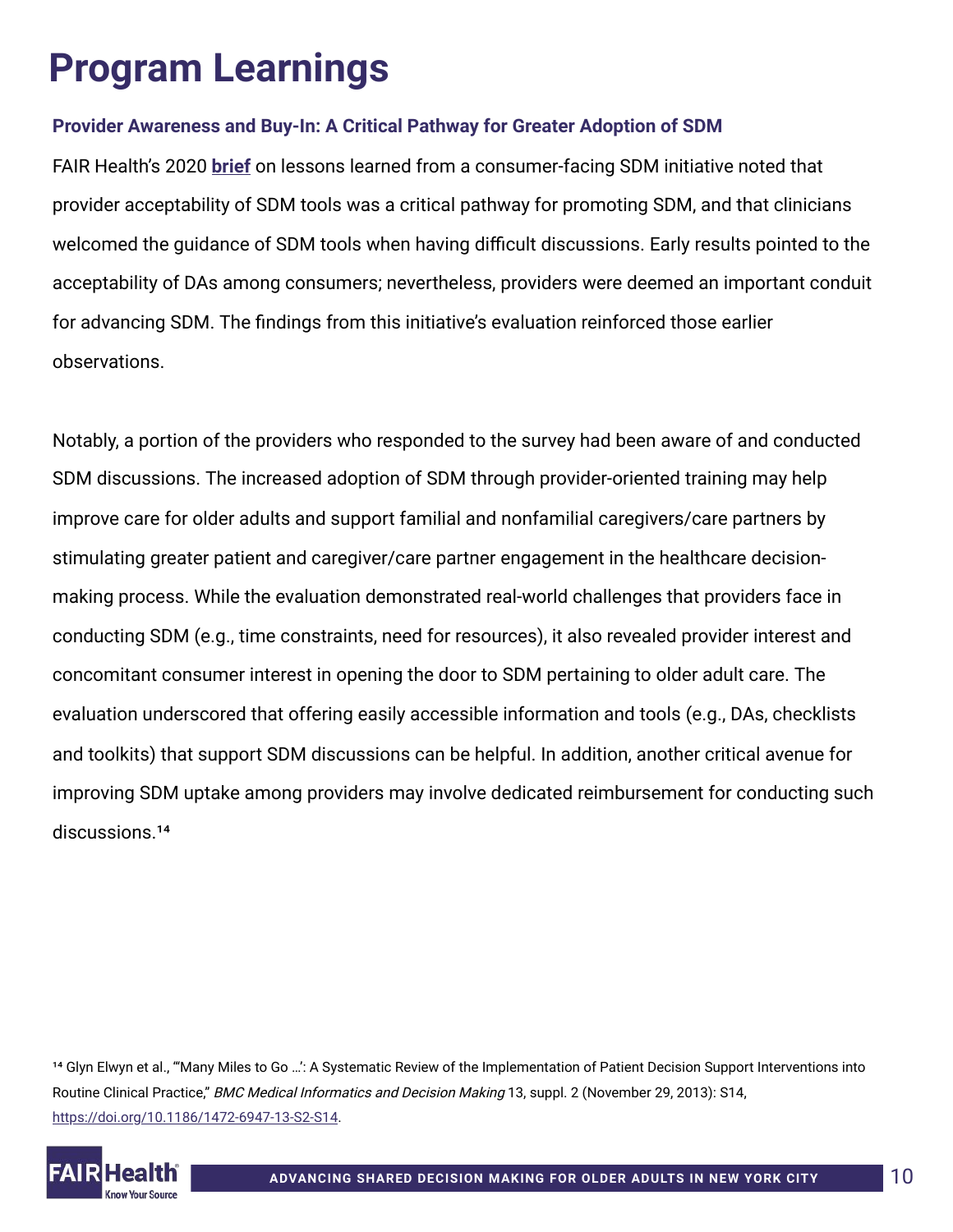#### **Importance of a Targeted, Multichannel and Flexible Dissemination Strategy**

FAIR Health's dissemination strategy initially centered on outreach and training to providers who care for older adults throughout the New York City metropolitan area. During the implementation of the dissemination plan, the FAIR Health project teams noted that awareness and use of the FAIR Health Provider site's SDM content and tools could be increased through Facebook ads. From June to October 2021, FAIR Health ran Facebook ads that reached 137,303 individuals. Building a targeted, multichannel and flexible dissemination plan is key to maximizing awareness and use of the FAIR Health Provider site.

#### **Offering Incentives to Increase Provider Survey Response**

FAIR Health encountered a well-known challenge when seeking survey feedback from providers: low survey response rates.<sup>15</sup> A potential solution to increase provider responsiveness is through compensation in exchange for participation,<sup>16</sup> which has been noted in the literature. FAIR Health incentivized feedback by working with a palliative care provider and the head of a palliative care advocacy group to offer gift cards to initial survey respondents. The additional responses generated through this effort underscored the value of offering incentives for feedback, especially for those with time constraints.



<sup>15</sup> S. M. Cummings, L. A. Savitz and T. R. Konrad, "Reported Response Rates to Mailed Physician Questionnaires," Health Service Research 35, no. 6 (February 2001): 1347-1355, [https://www.ncbi.nlm.nih.gov/pmc/articles/PMC1089194/.](https://www.ncbi.nlm.nih.gov/pmc/articles/PMC1089194/) <sup>16</sup> K. Carrie et al., "Facilitators and Barriers to Survey Participation by Physicians: A Call to Action for Researchers," (2013), [http://citeseerx.ist.psu.edu/viewdoc/download?doi=10.1.1.866.2647&rep=rep1&type=pdf](https://citeseerx.ist.psu.edu/viewdoc/download?doi=10.1.1.866.2647&rep=rep1&type=pdf).

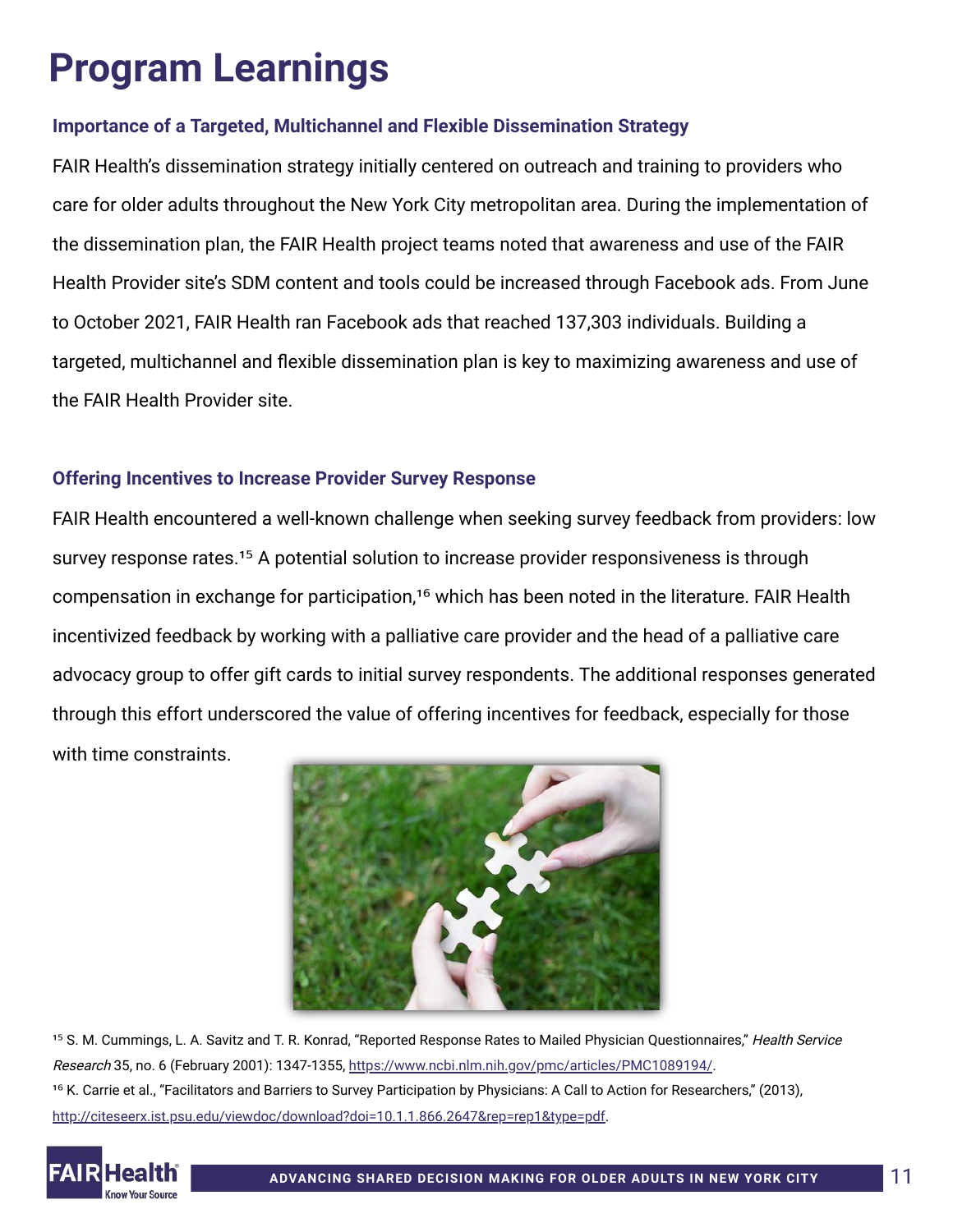### **Conclusion**

SDM holds great potential for improving the quality of care that older adults, especially those with serious illnesses, receive. The initiative that was generously funded by the Samuels Foundation enabled FAIR Health to develop and disseminate a provider-centered website with educational content and tools pertaining to SDM, thereby advancing a critical component of the SDM discussion loop. The evaluation findings indicated the acceptability and perceived utility to providers of the tools and content on FAIR Health Provider, and the acceptability and perceived utility to consumers of DAs and supporting materials. These findings also support increasing adoption of SDM with additional dedicated provider training initiatives, general awareness of SDM and dedicated reimbursement for providers who engage in these discussions.

Having met the goals of this initiative, FAIR Health will enhance and maintain the SDM section of FAIR Health Provider, using a combination of in-kind resources and subsequent grant funding. In spring 2022, FAIR Health will launch three new SDM tools on FAIR Health Provider as part of an initiative funded by the **[New York State Health Foundation](https://nyshealthfoundation.org/grantee/fair-health-inc-2/)** meant to advance SDM among patients of color in New York State. With a grant from **[The John A. Hartford Foundation](https://www.johnahartford.org/grants-strategy/a-national-initiative-to-advance-cost-information-in-shared-decision-making-for-serious-health-conditions)**, in mid-2022, FAIR Health will build on resources offered to older patients and their caregivers/care partners by introducing new SDM tools and total treatment cost scenarios on **[FAIR Health Consumer](https://www.fairhealthconsumer.org/)**. We will promote the tools through a robust dissemination campaign.

In time, SDM may serve an increasingly important role in assuring that older patients and their caregivers have the tools to make informed decisions as they navigate the healthcare system. This, in turn, may lead to greater patient satisfaction, engagement and care quality on both the micro and macro levels. With our continued focus on bringing greater transparency to healthcare costs and healthcare information, FAIR Health will continue to equip consumers and providers with the tools and information they need to achieve better care through informed decision making grounded in clear, objective information—a win-win-win for older patients, their caregivers and their providers.